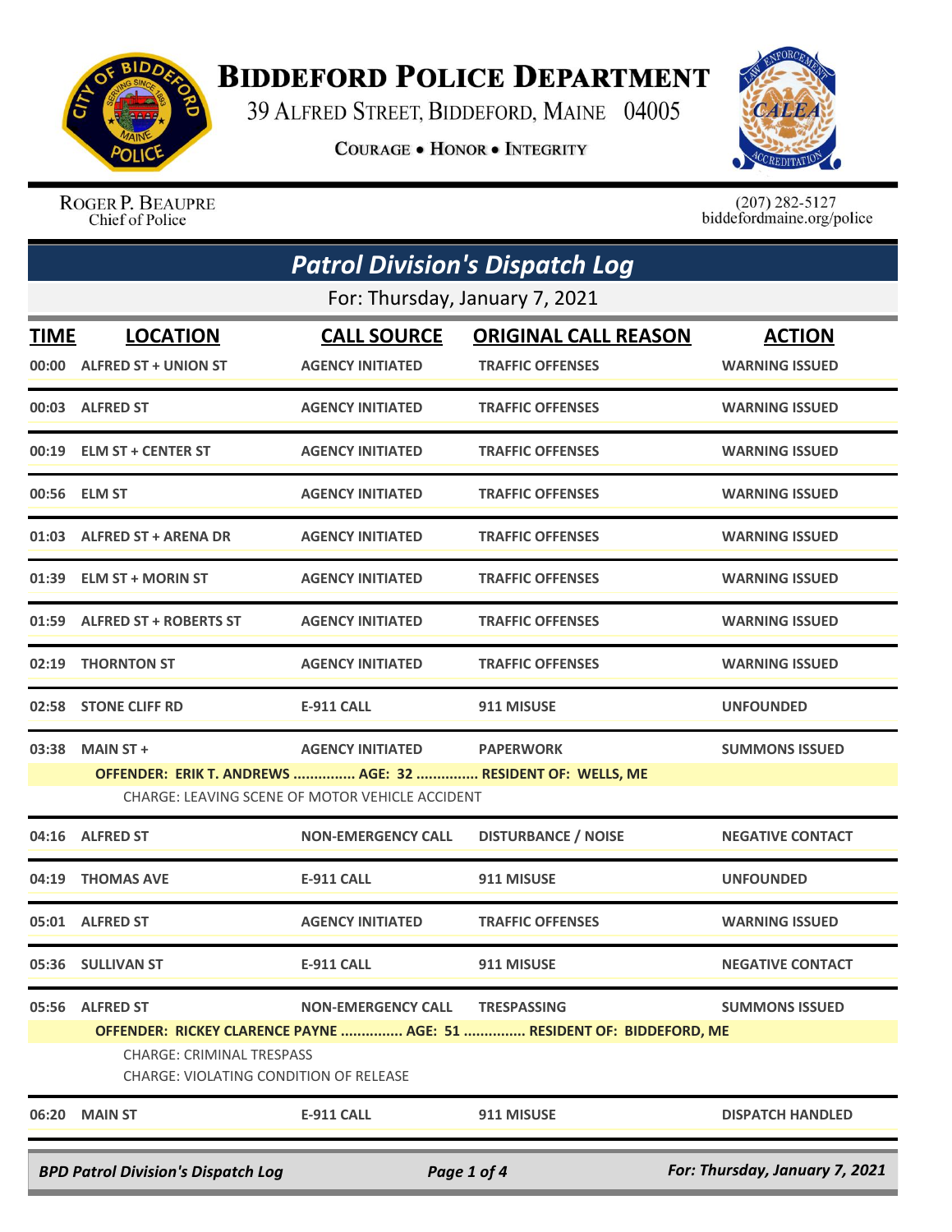| <b>TIME</b> | <b>LOCATION</b>                 | <b>CALL SOURCE</b>        | <b>ORIGINAL CALL REASON</b> | <b>ACTION</b>               |
|-------------|---------------------------------|---------------------------|-----------------------------|-----------------------------|
|             | 06:40 ALFRED ST                 | <b>AGENCY INITIATED</b>   | <b>ARTICLES LOST/FOUND</b>  | <b>REPORT TAKEN</b>         |
|             | 07:33 ELM ST                    | <b>NON-EMERGENCY CALL</b> | <b>CRIMINAL MISCHIEF</b>    | <b>REPORT TAKEN</b>         |
|             | 08:09 SOUTH ST                  | <b>AGENCY INITIATED</b>   | <b>PAPERWORK</b>            | <b>PAPERWORK NOT SERVED</b> |
|             | 08:28 SOUTH ST                  | <b>AGENCY INITIATED</b>   | <b>TRAFFIC OFFENSES</b>     | <b>WARNING ISSUED</b>       |
|             | 08:36 BRADBURY ST               | <b>AGENCY INITIATED</b>   | <b>PAPERWORK</b>            | <b>PAPERWORK NOT SERVED</b> |
|             | 08:48 MAY ST                    | <b>AGENCY INITIATED</b>   | <b>TRAFFIC OFFENSES</b>     | <b>WARNING ISSUED</b>       |
| 08:57       | <b>AMHERST ST</b>               | <b>NON-EMERGENCY CALL</b> | <b>ASSIST CITIZEN</b>       | <b>SERVICES RENDERED</b>    |
|             | 09:08 ALFRED ST                 | <b>AGENCY INITIATED</b>   | <b>TRAFFIC OFFENSES</b>     | <b>WARNING ISSUED</b>       |
|             | 09:15 ALFRED ST                 | <b>AGENCY INITIATED</b>   | <b>TRAFFIC OFFENSES</b>     | <b>VSAC ISSUED</b>          |
|             | 09:22 POOL ST                   | <b>NON-EMERGENCY CALL</b> | <b>CHECK WELFARE</b>        | <b>SERVICES RENDERED</b>    |
|             | 09:34 ALFRED ST                 | <b>AGENCY INITIATED</b>   | <b>TRAFFIC OFFENSES</b>     | <b>WARNING ISSUED</b>       |
|             | 09:45 ALFRED ST                 | <b>AGENCY INITIATED</b>   | <b>TRAFFIC OFFENSES</b>     | <b>WARNING ISSUED</b>       |
| 09:50       | <b>RIVER RD + WHITEWATER DR</b> | <b>AGENCY INITIATED</b>   | <b>ANIMAL COMPLAINT</b>     | <b>WARNING ISSUED</b>       |
| 09:54       | <b>PRECOURT ST</b>              | <b>AGENCY INITIATED</b>   | <b>TRAFFIC OFFENSES</b>     | <b>WARNING ISSUED</b>       |
|             | 10:07 ELM ST                    | <b>AGENCY INITIATED</b>   | <b>TRAFFIC OFFENSES</b>     | <b>VSAC ISSUED</b>          |
|             | 10:08 HIGH ST                   | <b>E-911 CALL</b>         | <b>DISTURBANCE / NOISE</b>  | <b>SERVICES RENDERED</b>    |
|             | 10:11 POOL ST + CLIFFORD ST     | <b>NON-EMERGENCY CALL</b> | <b>CHECK WELFARE</b>        | <b>SERVICES RENDERED</b>    |
|             | 10:17 POMERLEAU ST              | <b>NON-EMERGENCY CALL</b> | <b>SUSPICION</b>            | <b>SERVICES RENDERED</b>    |
|             | 10:51 POOL ST + TRIX LN         | <b>AGENCY INITIATED</b>   | <b>CHECK WELFARE</b>        | <b>SERVICES RENDERED</b>    |
|             | 10:57 BIRCH ST                  | <b>NON-EMERGENCY CALL</b> | <b>ESCORTS / RELAYS</b>     | <b>SERVICES RENDERED</b>    |
|             | 11:00 ELM ST                    | <b>AGENCY INITIATED</b>   | <b>TRAFFIC OFFENSES</b>     | <b>WARNING ISSUED</b>       |
|             | 11:01 GRANITE ST                | E-911 CALL                | 911 MISUSE                  | <b>SERVICES RENDERED</b>    |
|             | 11:05 CUTTS ST + BRADBURY ST    | <b>NON-EMERGENCY CALL</b> | <b>PARKING COMPLAINT</b>    | <b>SERVICES RENDERED</b>    |
|             | 11:16 PRECOURT ST               | <b>AGENCY INITIATED</b>   | <b>TRAFFIC OFFENSES</b>     | <b>WARNING ISSUED</b>       |
|             | 11:27 ELM ST                    | <b>AGENCY INITIATED</b>   | <b>TRAFFIC OFFENSES</b>     | <b>VSAC ISSUED</b>          |

*BPD Patrol Division's Dispatch Log Page 2 of 4 For: Thursday, January 7, 2021*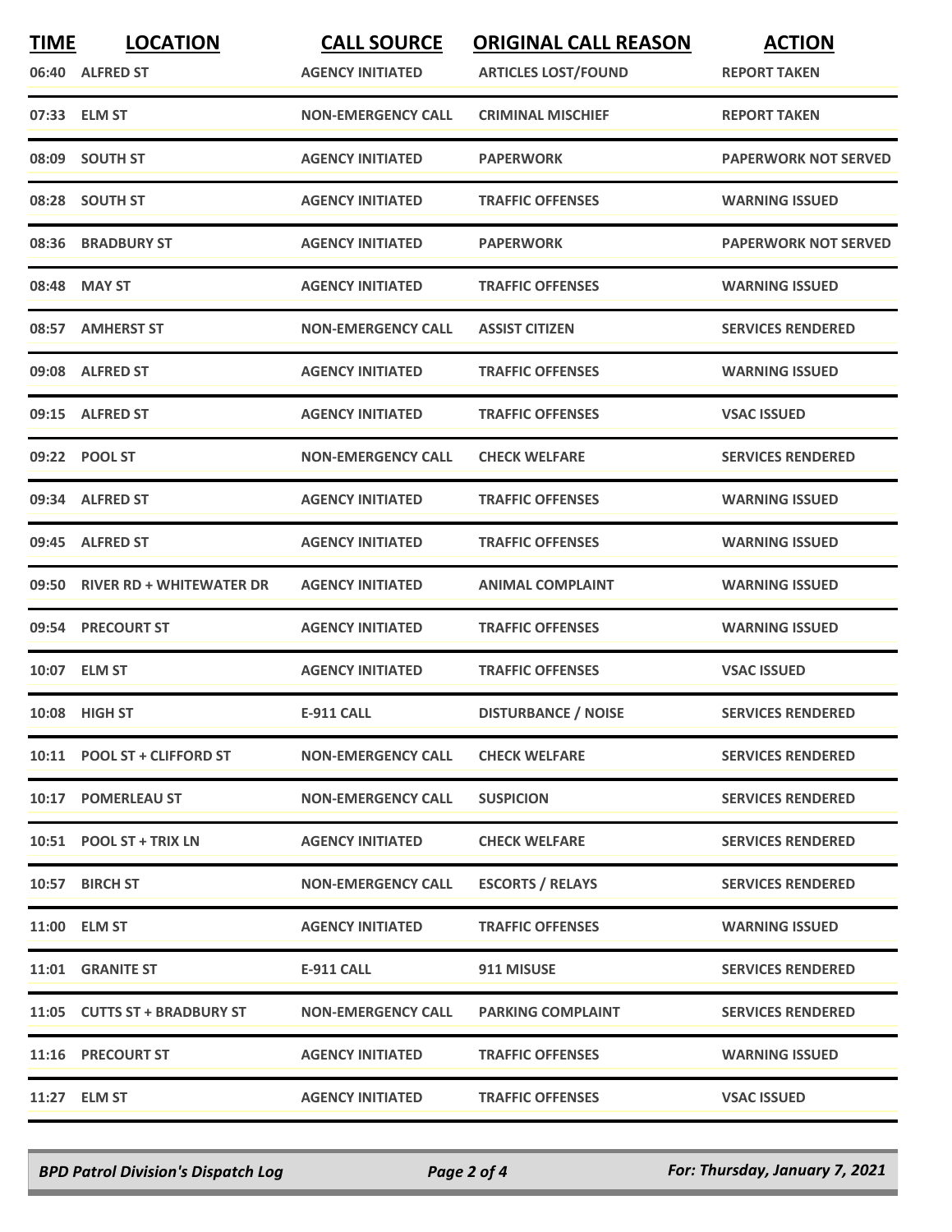| <b>TIME</b> | <b>LOCATION</b><br>11:34 SHOPS WAY | <b>CALL SOURCE</b><br><b>NON-EMERGENCY CALL</b>                                             | <b>ORIGINAL CALL REASON</b><br><b>HARASSMENT</b>                                    | <b>ACTION</b><br><b>SERVICES RENDERED</b> |
|-------------|------------------------------------|---------------------------------------------------------------------------------------------|-------------------------------------------------------------------------------------|-------------------------------------------|
| 11:40       | <b>PRECOURT ST</b>                 | <b>AGENCY INITIATED</b>                                                                     | <b>TRAFFIC OFFENSES</b>                                                             | <b>VSAC ISSUED</b>                        |
|             | 11:51 DEER RUN DR                  | <b>NON-EMERGENCY CALL</b>                                                                   | <b>PAPERWORK</b>                                                                    | <b>PAPERWORK NOT SERVED</b>               |
|             | 12:23 ELM ST                       | <b>AGENCY INITIATED</b>                                                                     | <b>TRAFFIC OFFENSES</b>                                                             | <b>VSAC ISSUED</b>                        |
|             | 12:35 FRANKLIN ST                  | <b>NON-EMERGENCY CALL</b>                                                                   | <b>CHECK WELFARE</b>                                                                | <b>SERVICES RENDERED</b>                  |
|             | 13:21 MARIAL AVE                   | <b>NON-EMERGENCY CALL</b>                                                                   | <b>FRAUD / SCAM</b>                                                                 | <b>SERVICES RENDERED</b>                  |
|             | 13:31 ELM ST                       | <b>AGENCY INITIATED</b>                                                                     | <b>TRAFFIC OFFENSES</b>                                                             | <b>VSAC ISSUED</b>                        |
|             | 13:36 WEST ST                      | <b>NON-EMERGENCY CALL</b>                                                                   | <b>CHECK WELFARE</b>                                                                | <b>SERVICES RENDERED</b>                  |
|             | 13:39 ALFRED ST                    | <b>NON-EMERGENCY CALL</b>                                                                   | <b>MESSAGE DELIVERY</b>                                                             | <b>NEGATIVE CONTACT</b>                   |
|             | 13:47 POOL ST                      | <b>WALK-IN AT STATION</b>                                                                   | <b>PAPERWORK</b>                                                                    | <b>PAPERWORK SERVED</b>                   |
|             | 13:59 HILL ST                      | <b>AGENCY INITIATED</b>                                                                     | <b>TRAFFIC OFFENSES</b>                                                             | <b>VSAC ISSUED</b>                        |
|             | 14:35 ALFRED ST                    | <b>NON-EMERGENCY CALL</b>                                                                   | <b>CHECK WELFARE</b>                                                                | <b>NEGATIVE CONTACT</b>                   |
|             | 14:40 ELM ST                       | <b>NON-EMERGENCY CALL</b><br>CHARGE: THEFT BY UNAUTHORIZED TAKING OR TRANSFER - SHOPLIFTING | <b>SHOPLIFTING</b><br>OFFENDER: JACEK MOZDZYNSKI  AGE: 70  RESIDENT OF: ARUNDEL, ME | <b>SUMMONS ISSUED</b>                     |
|             | 15:17 YORK ST                      | <b>RADIO</b>                                                                                | <b>ALARM - OFFLINE</b>                                                              | <b>NO ACTION REQUIRED</b>                 |
|             | 15:32 GREEN ST                     | <b>E-911 CALL</b>                                                                           | <b>ASSAULT</b>                                                                      | <b>SERVICES RENDERED</b>                  |
|             | 15:33 SUMMER ST                    | <b>NON-EMERGENCY CALL</b>                                                                   | <b>CRIMINAL MISCHIEF</b>                                                            | <b>SERVICES RENDERED</b>                  |
|             | <b>15:37 BRADBURY ST</b>           | <b>NON-EMERGENCY CALL</b>                                                                   | <b>SUSPICION</b>                                                                    | <b>REFERRED OTHER AGENCY</b>              |
|             | <b>15:46 HILL ST</b>               | <b>AGENCY INITIATED</b>                                                                     | <b>TRAFFIC OFFENSES</b>                                                             | <b>WARNING ISSUED</b>                     |
|             | <b>15:48 MAIN ST</b>               |                                                                                             | <b>ALARM - COMMERCIAL FIRE</b>                                                      | <b>NO ACTION REQUIRED</b>                 |
|             | 15:52 HILL ST                      | <b>AGENCY INITIATED</b>                                                                     | <b>TRAFFIC OFFENSES</b>                                                             | <b>WARNING ISSUED</b>                     |
|             | 16:08 WEST ST                      | <b>AGENCY INITIATED</b>                                                                     | <b>TRAFFIC OFFENSES</b>                                                             | <b>VSAC ISSUED</b>                        |
|             | 16:41 LINCOLN ST                   | <b>AGENCY INITIATED</b>                                                                     | <b>TRAFFIC OFFENSES</b>                                                             | <b>WARNING ISSUED</b>                     |
|             | 17:03 ELM ST                       | <b>NON-EMERGENCY CALL</b>                                                                   | <b>OPERATING UNDER INFLUENCE</b>                                                    | <b>ARREST(S) MADE</b>                     |
|             | CHARGE: OUI (ALCOHOL)              |                                                                                             | OFFENDER: TERRY LEE PAYNE  AGE: 56  RESIDENT OF: BIDDEFORD, ME                      |                                           |

*BPD Patrol Division's Dispatch Log Page 3 of 4 For: Thursday, January 7, 2021*